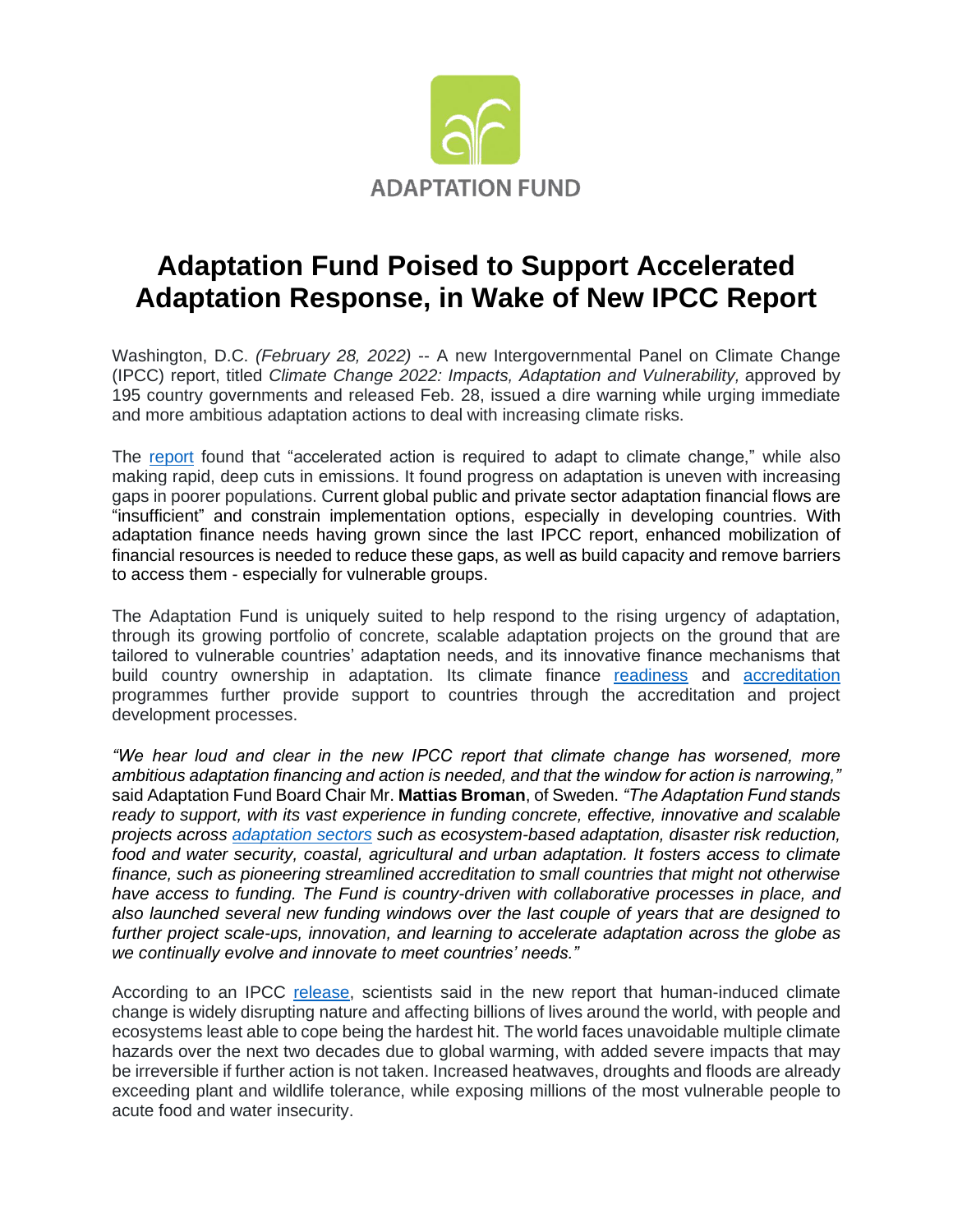

In addition to more adaptation finance, the report called for collaboration at all levels; adaptation approaches that foster healthy and climate-resilient ecosystems to leverage nature's potential to reduce climate risks, improve people's lives and sustainable access to food and clean water; and more adaptation efforts in cities, where more than half the world's population lives. It also recommended appropriately funded and local context-driven adaptation technologies, while reporting a dearth of explicit health sector adaptation financing. The report cited a large number of Adaptation Fund projects that are broad-based and may have considerable indirect benefits for health systems such as in food security, and also cited a number of Fund projects dedicated to water management and disaster risk reduction.

Created in 2001 and launched in 2007, the Adaptation Fund formally serves the Paris Agreement through its concrete [effective and efficient](https://www.adaptation-fund.org/phase-2-independent-evaluation-validates-adaptation-funds-relevance-efficiency-effectiveness/) adaptation projects on the ground to the most vulnerable and its innovative finance mechanisms such as its pioneering [Direct Access](https://www.adaptation-fund.org/about/direct-access/) modality that empowers country ownership in adaptation. It has grown to commit about US\$ 875 million to 130 projects [and programmes](https://www.adaptation-fund.org/projects-programmes/) in over 100 countries, more than half in SIDS or LDCs, and its new funding windows in project [scale-up,](https://www.adaptation-fund.org/readiness/readiness-grants/project-scale-grants/) [innovation,](https://www.adaptation-fund.org/apply-funding/innovation-grants/) [learning,](https://www.adaptation-fund.org/knowledge-learning/learning-grants/) and [enhanced direct access](https://www.adaptation-fund.org/apply-funding/enhanced-direct-access-eda-grants/) offer additional opportunities to vulnerable countries. Its projects are benefitting 33 million total people, restoring over 381,000 ha of natural habitat and 162,000 meters of coastline while training more than 1 million people in climate resilience.

*"The latest IPCC report is concerning when it comes to the rising adaptation needs and urgency we are seeing all over the world, particularly for those who are most vulnerable and since each successive report has become increasingly dire. The positive news is that the Adaptation Fund has an excellent track record in some of the very areas that the report is targeting for more focus, such as in adaptation finance as well as our local projects focused on [nature-based solutions,](https://www.adaptation-fund.org/pdfjs/web/viewer.html?file=https://www.adaptation-fund.org/wp-content/uploads/2021/05/Nature-Based-Solutions.pdf) [urban adaptation](https://www.adaptation-fund.org/pdfjs/web/viewer.html?file=https://www.adaptation-fund.org/wp-content/uploads/2018/07/Urban-Resilience2018-07.16.18-WEB.pdf) and others, and it is the only UN fund that was explicitly created to fund concrete adaptation projects for those who are most vulnerable to climate change,"* said Mr. **Mikko Ollikainen**, Head of the Adaptation Fund. *"The Fund continues to be nimble and itself adapt, launching additional funding windows for countries such as the [Adaptation Fund Climate](https://www.adaptation-fund.org/apply-funding/innovation-grants/adaptation-fund-climate-innovation-accelerator-afcia/)  [Innovation Accelerator \(AFCIA\)](https://www.adaptation-fund.org/apply-funding/innovation-grants/adaptation-fund-climate-innovation-accelerator-afcia/) that is open to governments, the private sector, civil society, young entrepreneurs and others to help accelerate innovation in adaptation and double-down on creating successful models that can be scaled up across the adaptation field – which is a hallmark of the Fund's work overall."*

Last year the Fund doubled the amount of single-country project funding countries can receive from US\$ 10 to \$20 million, and received a record US \$350 million in [new support](https://www.adaptation-fund.org/adaptation-fund-raises-record-us-356-million-in-new-pledges-at-cop26-for-its-concrete-actions-to-most-vulnerable/) from a high 16 contributors at the COP26 climate conference in Glasgow. But its projects under development have also been growing at a record pace as vulnerable countries strive to adapt over the last several years, with an active pipeline of more than US\$ 300 million.

The Working Group II report is the 2nd installment of the IPCC's 6th Assessment Report, which will be completed later this year.